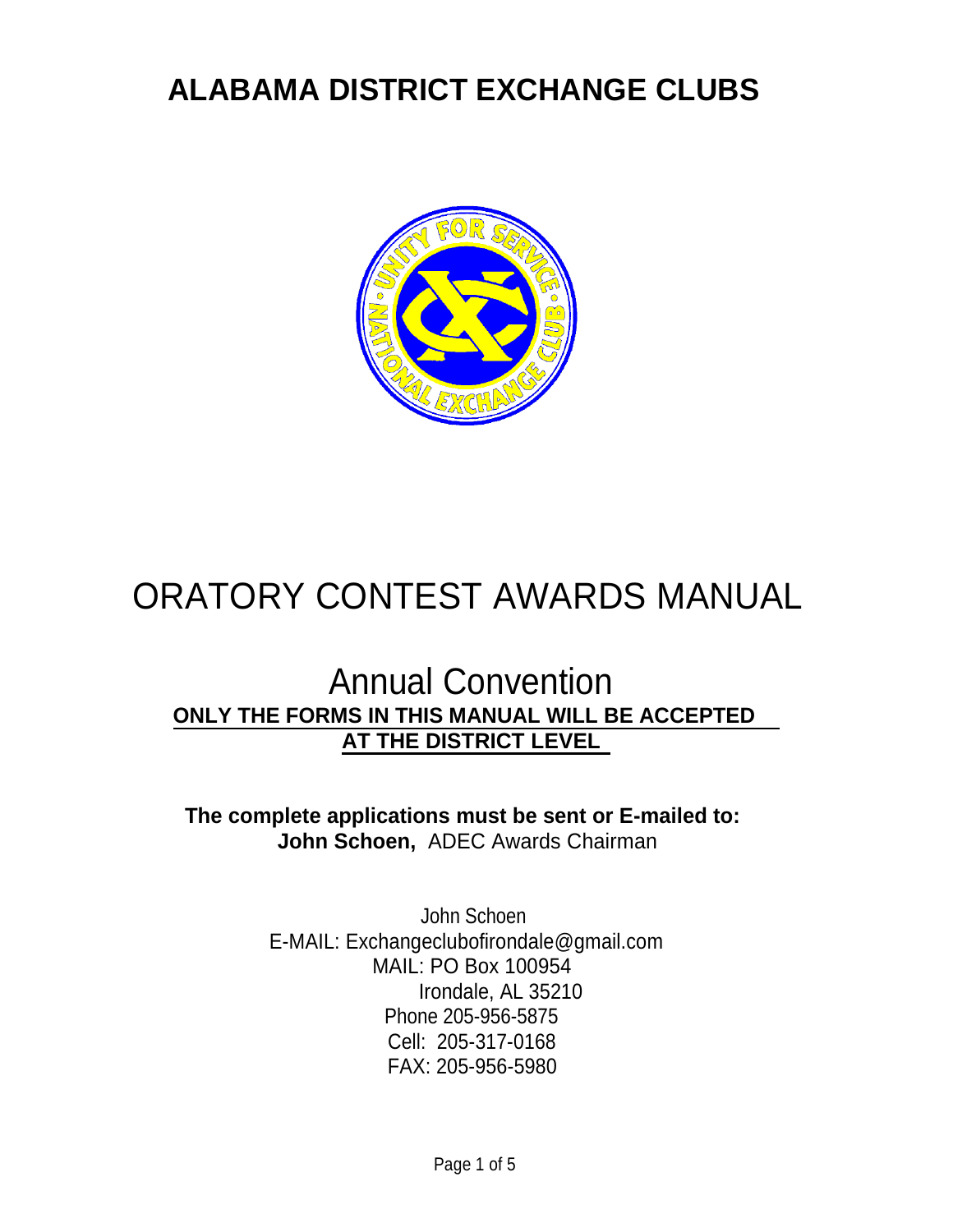#### **Alabama District Exchange Club Oratory Contest Program Rules**

Alabama Oratory (Speech) contest has been an integral part of the annual Alabama District Conventions since 1921. This contest has been dedicated to providing high school, juniors and seniors with an opportunity to demonstrate their skills at public speaking. Beginning in 2016 the district changed the theme of the contest to include Americanism or the national topic for Youth of the Year. This topic changes annually. In 2021 Youth of the Year theme IS: *"I recognize my responsibility in shaping America's future. I have stepped out of my comfort zone during uncertain times and made a difference. I am part of history and here is where it started."*

The contest allows the opportunity to:

- Address themselves to the challenges of this Country's democratic institutions  $\Box$
- Express their patriotic thoughts and ideas  $\Box$
- Hone their oratorical skills and self-confidence  $\Box$
- $\Box$ Compete for \$300 to \$600 from club and district events

#### **Contest Overview**

Each participating Club or high school can hold a preliminary contest under the auspices of the respective public speaking departments. The first place winner or nominee from any group will be requested to speak to the local sponsoring Exchange Club, with the best orators then selected to represent the club at the annual district convention. One female and one male will be selected as winners at the annual Convention

#### **Eligibility**

Any high school Junior or Senior who is regularly enrolled in a high school or alternative high schoollevel educational program will be eligible to enter this contest. Any junior first place winner of the district contest will not be eligible to compete again. The speech contestant is not eligible to compete concurrently in any other district youth competition.

#### **The Speech**

Each contestant speech is to be the result of his or her own composition efforts, although facts, data, and direct quotations may be secured from other sources. **No reference to the students name, city or club in the speech shall be permitted**. Each contestant must submit a copy of his/her speech to the local Exchange Club's Chair of the Speech Committee. The Speech Committee Chair must also make sure that the contestants and their school advisors understand the deadline for submitting the speeches and the date, time, and location of the Exchange Club Speech Contest.

#### **Speech Rules**

 $\Box$ 

Each entry to the district Speech Contest must be accompanied by a completed application, as well as a copy óf the speech. The speech must be the same one presented at the club level. Each club's Speech Chair or representative will be required to submit this documentation to the Awards Chairman.

 $\Box$ Prior to the start of the speech, all speech contestants will be taken to an anteroom to await their turn. The order of the unidentified speech contestants will be determined by drawing lots. The Speech Contest Chair will bring each numbered contestant, one at a time, to the front of the room where the speech is to be given. The audience will be made up of local and area Exchange Club members and guests. The Speech Chair will point out the prompter and timekeeper, who will be sitting at the front of the room, fully visible to the contestant.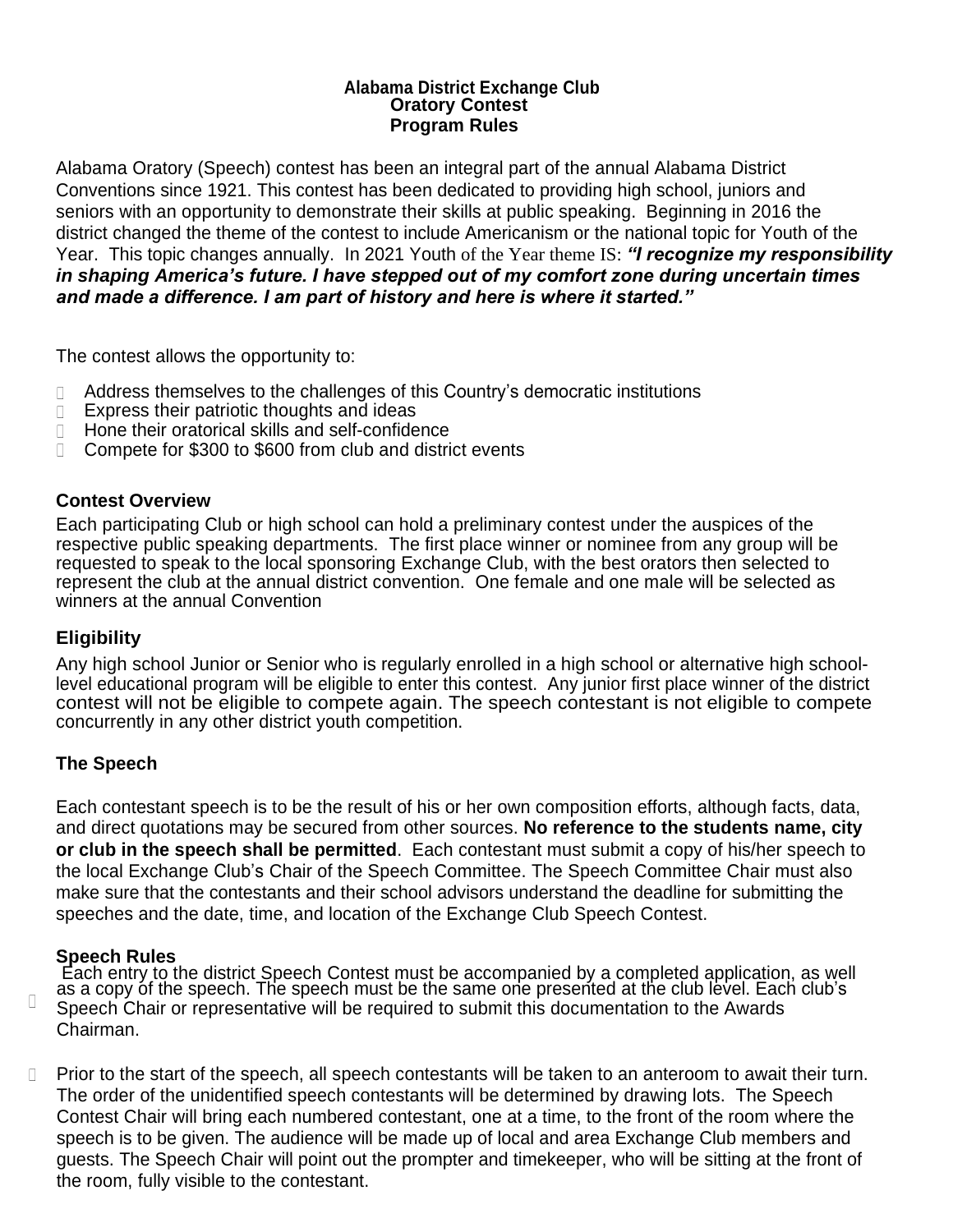#### **Alabama District Exchange Club Oratory Contest**

- $\Box$ The speech contestant must follow the written text as submitted prior to the contest. Each contestant will be permitted to hold and refer to notes printed **on no more than two 3x5" index cards** during their speech. However, speech contestants may not use audio/visual equipment, printed displays, or other prompts in conjunction with their speech. Speech contestants may use a microphone and amplification system if necessary.
- $\Box$ The prompter will have a copy of each speech and will give the first few words of the speech only when the speech contestant signals for assistance. Points may be deducted for prompting.
- $\Box$ Each speech shall last at least five (5) minutes, but not be more than eight (8) minutes in length. The timekeeper will stand briefly at five minutes. At eight minutes, the timekeeper will remain standing until the conclusion of the speech. Two points will be deducted if the speech is less than five minutes or exceeds eight minutes. At the conclusion of the speech, one of the judges will ask one impromptu question related to the topic and content of the speech. The speaker will be given two minutes to answer the question.

#### **Judges for the Speech Contest**

- The Alabama District Exchange Club will arrange for three to five individuals to serve as judges of the  $\Box$ Speech Contest. Although not necessarily trained in speech, the individuals should be selected for their objectivity and professionalism. Judges should not be members of the local Exchange Club. The Speech Committee members should explain the purpose and rules of the contest, as well as the expectations for the judging process.
- $\Box$ The judges should receive a copy of each speech contestant's speech prior to the contest. Each speech must be anonymous with all indications of the speech contestant's identity removed from the printed copies. The judges should also receive a copy of the Speech Contest Scoring Sheet with instructions on the scoring methods. Be sure to obtain a brief resume of each judge to be used in publicity releases.
- $\Box$  At the conclusion of each speech, the speech contestant may take a seat in the audience for any remaining speeches.
- □ At the conclusion of the speeches, the judges will assemble in the anteroom to complete their individual scoring sheets and tabulate a compiled score. Portable calculators should be available for the judges' use. Once the scoring is tabulated, the results will be given to the Oratory Chair who will announce the results.

#### **Speech Contest Awards**

The winners of the Alabama District Speech Contest will be presented with \$300 plus \$300 for  $\Box$ participating. All speech contest entrants will be recognized with certificates of appreciation for their participation in the contest and \$300.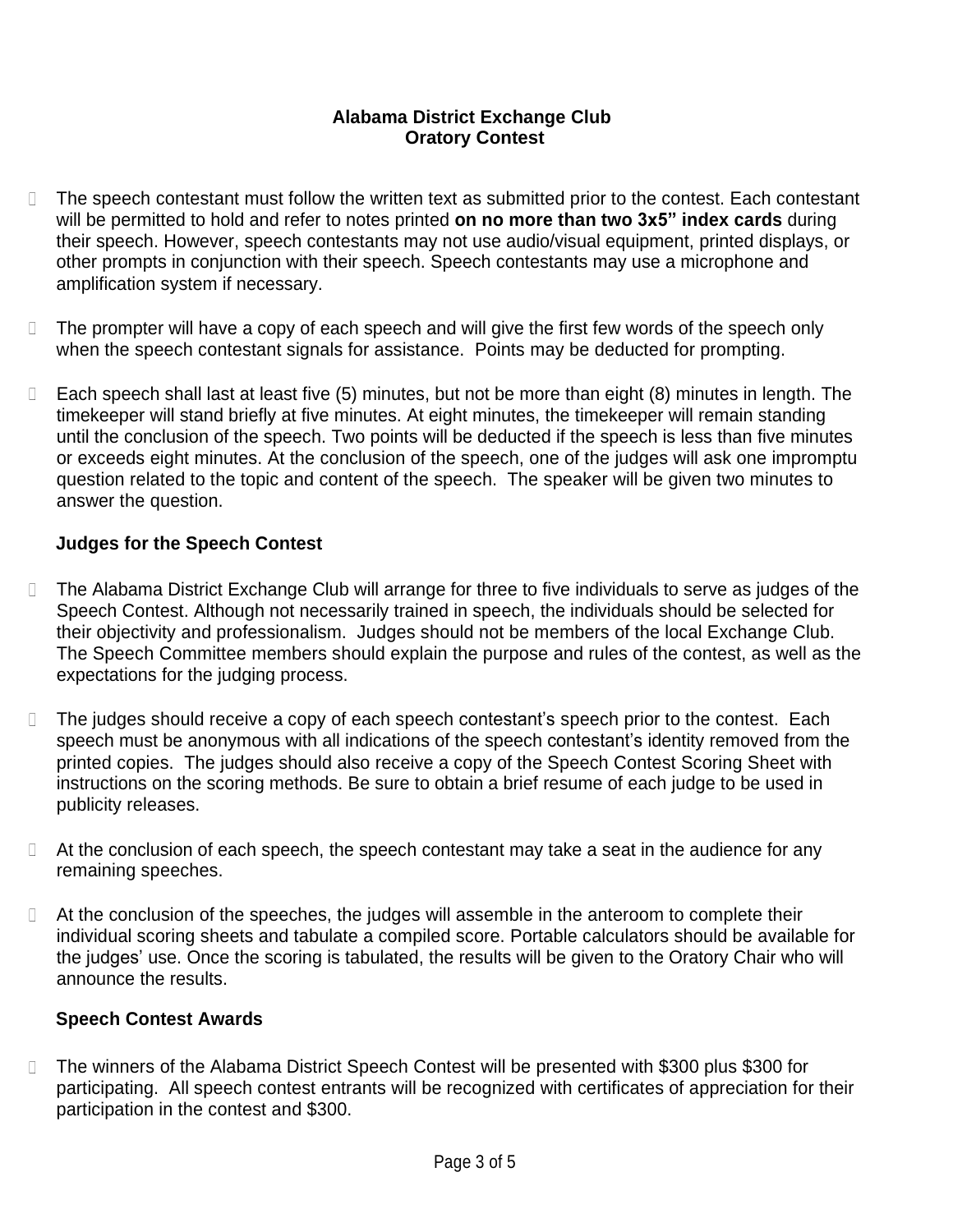### Alabama District Exchange Clubs Youth Oratory Entry Form

Congratulations on your participation in the Oratory Contest! Everyone at the Alabama District Convention is looking forward to meeting you and your contestant and hearing his or her speech.

To enter your Oratory Contestant in the District Competition, please complete this form and follow the submission instructions at the bottom of the page. **Deadline for entries is May 16th**

| <b>Please Print!</b>                             |  |
|--------------------------------------------------|--|
| <b>Sponsoring Club Information</b>               |  |
|                                                  |  |
|                                                  |  |
|                                                  |  |
| <b>Contestant Information</b>                    |  |
|                                                  |  |
| Contestant's Name:<br><u> Contestant's Name:</u> |  |
|                                                  |  |
|                                                  |  |
|                                                  |  |
|                                                  |  |
|                                                  |  |
|                                                  |  |
|                                                  |  |
|                                                  |  |
|                                                  |  |
|                                                  |  |
|                                                  |  |

Submit to: Awards Chairman John Schoen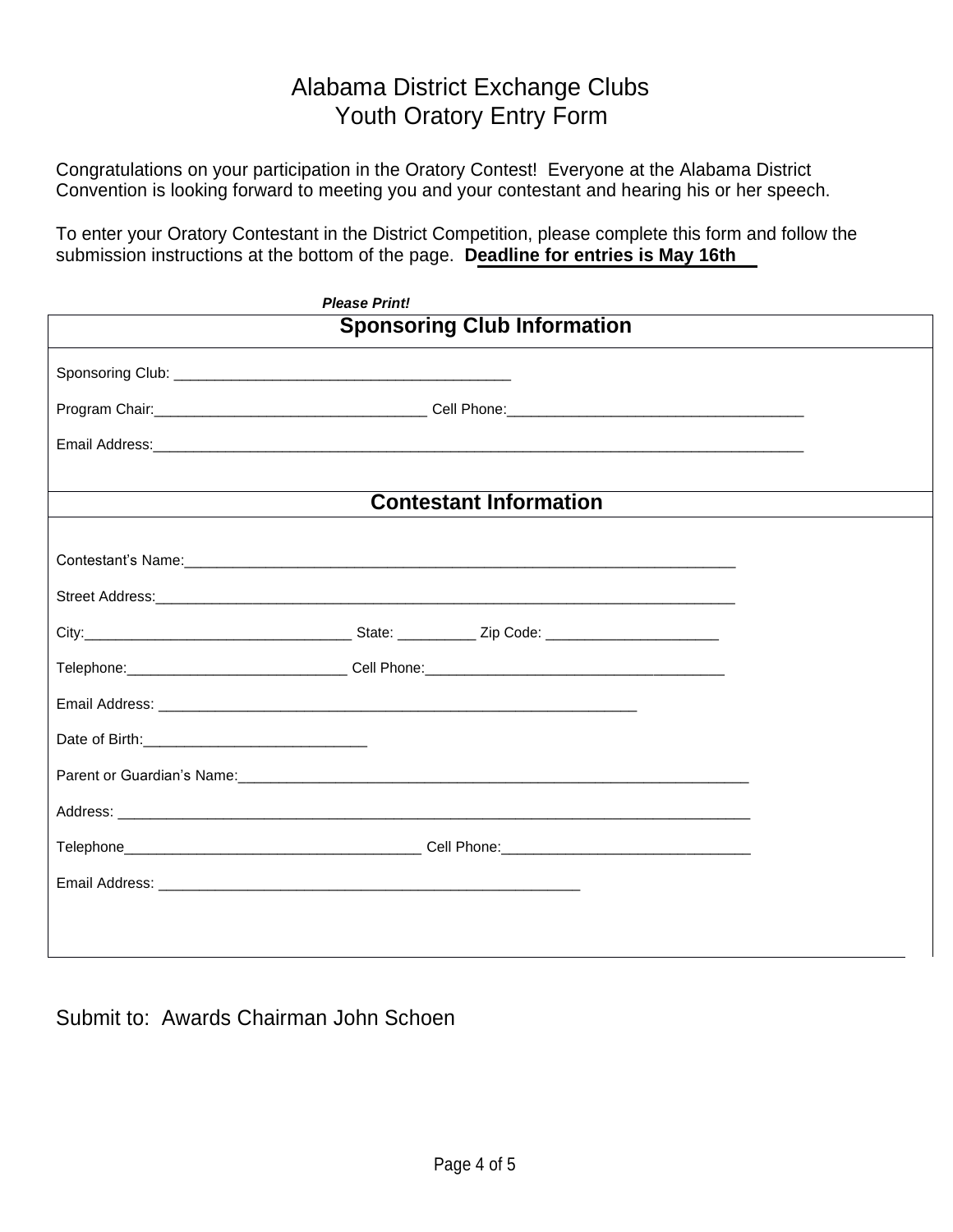#### **Alabama District Exchange Club Oratory Contest – Scoring Sheet**

Please complete a form for each contestant by circling the appropriate score.

#### **Contestant's Number** \_\_\_\_\_\_\_\_\_\_\_\_\_\_\_\_\_\_\_\_\_\_\_\_\_\_\_\_\_\_\_\_\_

| <b>PART I: Written Text</b><br>(Maximum Points = 30)                                  | <b>Score</b>                     |  |   |                |   |                |    |
|---------------------------------------------------------------------------------------|----------------------------------|--|---|----------------|---|----------------|----|
| A. Choice of and Adherence to Topic                                                   |                                  |  |   | 2              | 3 | 4              | 5  |
| B. Organization (Clear division of ideas and                                          |                                  |  |   |                |   |                |    |
| appropriate pattern of arrangement)                                                   |                                  |  | 1 | $\overline{2}$ | 3 | $\overline{4}$ | 5  |
| C. Development (support for thought division<br>based on thorough knowledge of topic) |                                  |  | 2 |                |   |                |    |
| D. Appropriate Language                                                               |                                  |  | 1 | $\overline{2}$ | 3 | $\overline{4}$ | 5  |
| E. Soundness of Reasoning                                                             |                                  |  |   | 2              | 3 | 4              | 5  |
| <b>F. Conclusion</b>                                                                  |                                  |  |   | 2              | 3 | 4              | 5  |
| <b>Part II: Patriotic Theme (Maximum Points = 5)</b>                                  |                                  |  |   |                |   |                |    |
| Effectiveness of a patriotic message<br><del>A.</del>                                 |                                  |  |   |                |   |                |    |
| Part III: Delivery                                                                    |                                  |  |   |                |   |                |    |
| <b>Physical Delivery (Maximum Points = 20)</b><br>Α.<br>Eye contact<br>(1)            |                                  |  | 1 | $\overline{2}$ | 3 | 4              | 5  |
| (2)                                                                                   | Spontaneous gesture and movement |  |   |                | 3 | 4              | 5  |
| (3)<br>Poise                                                                          |                                  |  |   | 2              | 3 | 4              | 5  |
| Ease before audience<br>(4)                                                           |                                  |  |   | <del>2</del>   | 3 |                | 5  |
| Vocal delivery (Maximum Points = 20)<br>-В.<br>(1)<br>Distinctness of utterance       |                                  |  | 1 | $\overline{2}$ | 3 | $\overline{4}$ | 5  |
| <b>Fluency</b><br>$\left( 2\right)$                                                   |                                  |  |   | っ              | 2 |                | 5. |
| Vocal emphasis<br>(3)                                                                 |                                  |  | 1 | 2              | ঽ | Δ              | 5  |
| Tempo<br>(4)                                                                          |                                  |  | 1 | $\overline{2}$ | 3 | 4              | 5  |